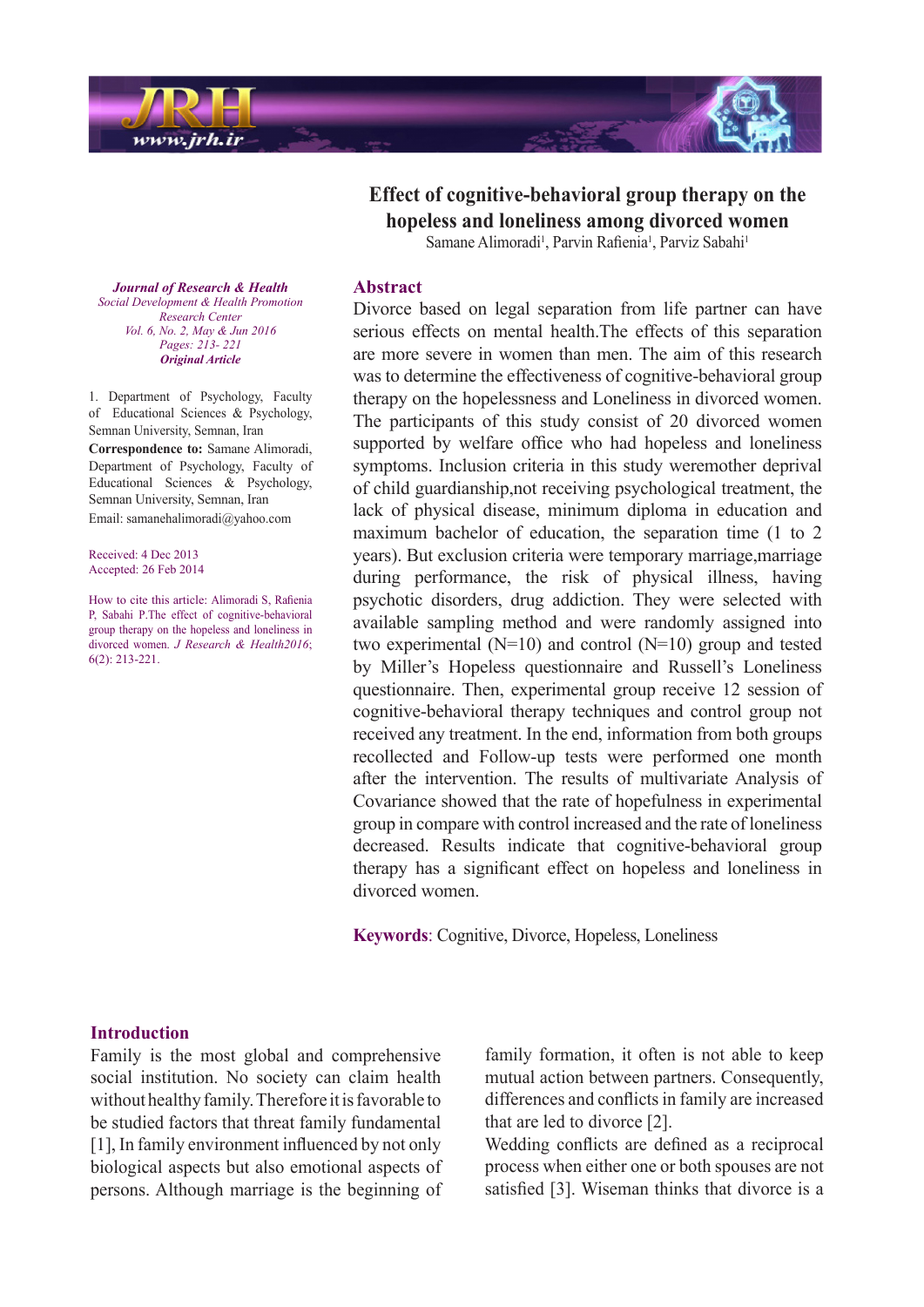process that begins with couples experiencing emotional crisis and ends up with an effort to settle the conflicts through splitting up and entering in to a new situation with different roles and life style [4]. Though divorce is a common experience, it is considered a great happening in life which accompanies social, psychological, and physical negative consequences [5].

Divorce makes serious consequences for the people who are involved in. Some of its consequences are low levels of psychological well-being such as disappointment, rise in psychological stress, low self-esteem, feeling of loneliness, and increase in problem of physical health. In addition, it affects children negatively such as increasing aggressiveness, agitation, anxiety, emotional problems, psychological conflicts and low levels of social competence  $[6-8]$ . Besides making a variety of stressful differences in people life, divorce is also accompanied by the negative emotional burden based on separating from a longtime partner and there is no wonder why this separation reduces mental and physical health [9]. Regarding gender differentiations of women and men in confronting behaviors, showing different confrontations after divorce is highly probable in women. In general, women are less controllable than men in ranking % of the negative stressful events  $[5]$ .

The results of the studies demonstrate that in comparison with the preceding period of divorce, women experience less happiness and they feel disappoint and remorseful more. Overall, divorce period isfull of stress, instability, feeling of loneliness, negative sentiments often with hostility [10].

Hope is a necessary and vivid part of life which provides the needed energy to fulfill the aims and wishes [11]. It includes the people's understanding andcapabilityfor achieving the goals and maintaining the motives until attaining the ends  $[12]$ . It seems that with hope one can endure the difficulties indifferent stages of life and build a meaningful life through challenging the problems  $[13]$ . Divorce diminishes the behaviors ascending health and hope [5].

Another component which needs to be addressed is the feeling of loneliness that is usually defined as a difference between one's own liking and real social relations. Even though feeling of loneliness is considered synonymous with the concept of social isolation, these two are distinct concepts. In fact, social isolation reveals an objective criterion for social interactions and intrapersonal relations. In social isolation, the amount of relations is more significant than the quality of relations  $[14]$ , whereas the feeling of loneliness is a kind of unpleasant mental experience that is caused by losing the pleasing relations or lack of intimate bond with a person  $(spouse, child, friend)$  [15].

On the other hand, feeling of loneliness leads to mental-social problems like low self-esteem and competence, weak social interactions and problems relating to physical health such as malfunction in body immunity and sleeping problems. Because of decreasing tolerance, these people select an inactive life style that leads to their disappointment  $[16,17]$ .

Although there are different reasons which contribute to divorce, yet Ellis emphasizes the role of cognitive and behavioral causes in creating the matrimonial problems [3]. Therefore, one of the effective cures is the cognitive-behavioral treatment, because it makes a rich relationship network by making the relationship feeling strong, so a person gains hope in it  $[18]$ .

Cognitive behavioral treatment is a type of psychotherapy which helps people to improve and extend their intellectual patterns orefficientcognitions, and decrease their inappropriate behaviors and feelings to resolve the current problem [19]. During treatment that usually lasts weekly  $12$  sessions in  $3$ month, during this time participantslearned the ways for managing their thoughts, recognize the thoughts which are the reason of their negative feelings and behaviors, and gain the new encountering ways to replace these thoughts [20].

According to previous studies, it was cleared that religious cognitive behavioral treatment is effective method for decreasing divorcees' depression  $[21]$ . In another research, the effect of teaching positivism with focusing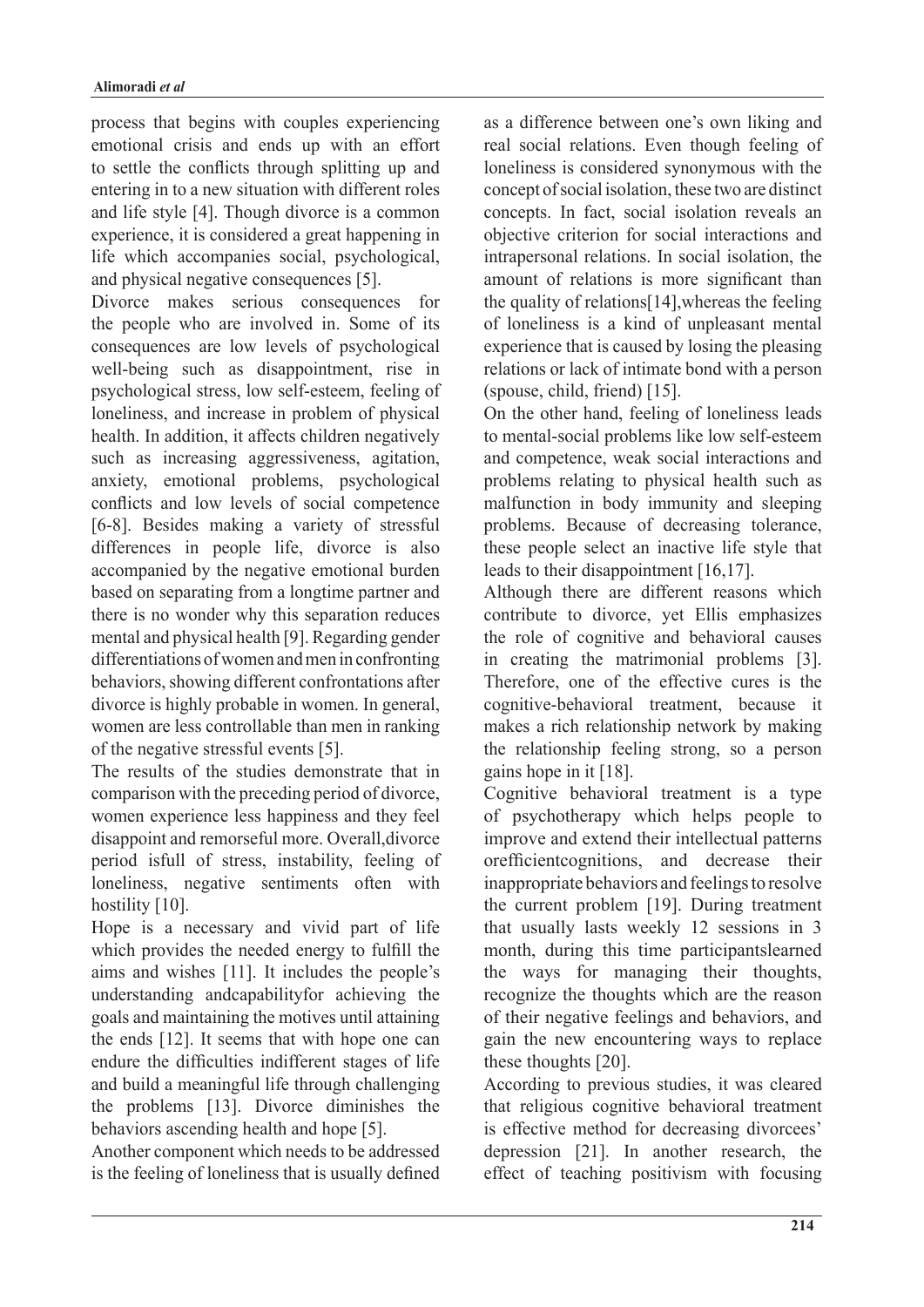the verses of Quran on rising the hopefulness of divorced women was studied [22]. Similarly, Gail et al carried out a study under the heading of cognitive behavioral group treatment effect on divorcees' depression, anxiety and feeling of loneliness. The results showed the reduction in depression, anxiety and feeling of loneliness following the cognitive behavioral treatment [23]. With viewing the role of these two concepts, hopefulness and feeling of loneliness, and also after- divorce skills that have with mental health, and because the emotional relation of a woman with her husband and child is influential in these concepts while divorcees are deprived of this blessing, it is important step to diagnose the harms that divorcees encounter and their attempt to remove them in the society mental health. Due to the lack of simultaneous study of cognitive and behavioral treatment effects on hopeless and loneliness, therefore the purpose of this study was assessment of the impact of cognitive behavioral treatment on the divorced women's hopefulness and feeling of loneliness.

# **Method**

Regarding the purposes and content this study is a semi-experimental research conducted on divorced women who were protection of in form of pretest-posttest with control group and follow up period. The population of the study included all divorcees who were under the protection of welfare office in Bardaskan, northeast of Iran, in 2014. Sampling was performed by convenience method. That way 81 people were selected for diagnosing hopelessness and feeling of loneliness. To respect the ethics, before conducting the research, the explanations were given so they consented of their free will. Based on the data collected through the questionnaire, 20 participants who had been disappointed and felt alone were assigned to two groups of control and experimental. The participants whom their marks were in range of a standard deviation lower than mean were selected as disappointed participants and the participants with mark higher than median 50 chosen as participants who feel lonely. They were pretested with "Russel'squestionnaireof loneliness feeling" and Miller's questionnaire of hopefulness". Each of the participants having inclusion criteria entered the experimental and control groups: mothers deprived of child's guardianship, lack of being psychologically treated, not having any physical illness, and owning at least diploma and at most M A. The criteria for being out of these two groups included temporary marriage. the ongoing permanent marriage, suffering from physical affliction, having psychotic disorders, and drugs addiction. During weekly 12 sessions, experimental group received treatment with cognitive skills while the control group did not receive any treatments. Then both groups participated in posttest. A month later, follow up study was conducted. During follow up, one participant of experimental group was crossed out of the sample because of marriage. In each session, besides cognitive skills, the behavioral techniques (muscles relaxation and mental picturing) were also taught. First session, the group members got familiar with each other and then three systemic model of excitement was explained for them. Next, in second session, the logical errors were shown to them. After their recognition with logical errors. The method of vertical arrow for identifying the main beliefs was trained and then they were asked to categorize their own main beliefs. After wards, the preparation of a cognitive map was taught. Later on, they were trained three methods of objective analysis, gain and loss, and logical analysis to judge whether they keep their belief or change it. Then, to make a change in belief, the method of designing opposite belief, optional superficial restraint, and rewarding self-punishment was taught. To collect data, Miller's questionnaire of hopefulness and Russel's questionnaire of loneliness feeling were used.

Miller's questionnaire of hopefulness:

This study is composedof forty eight aspects of hopelessness and desperation models in which the specified points were selected according to the evident and hidden behavioral manifestations of hopeful and desperate participants.

In front of each option which is representative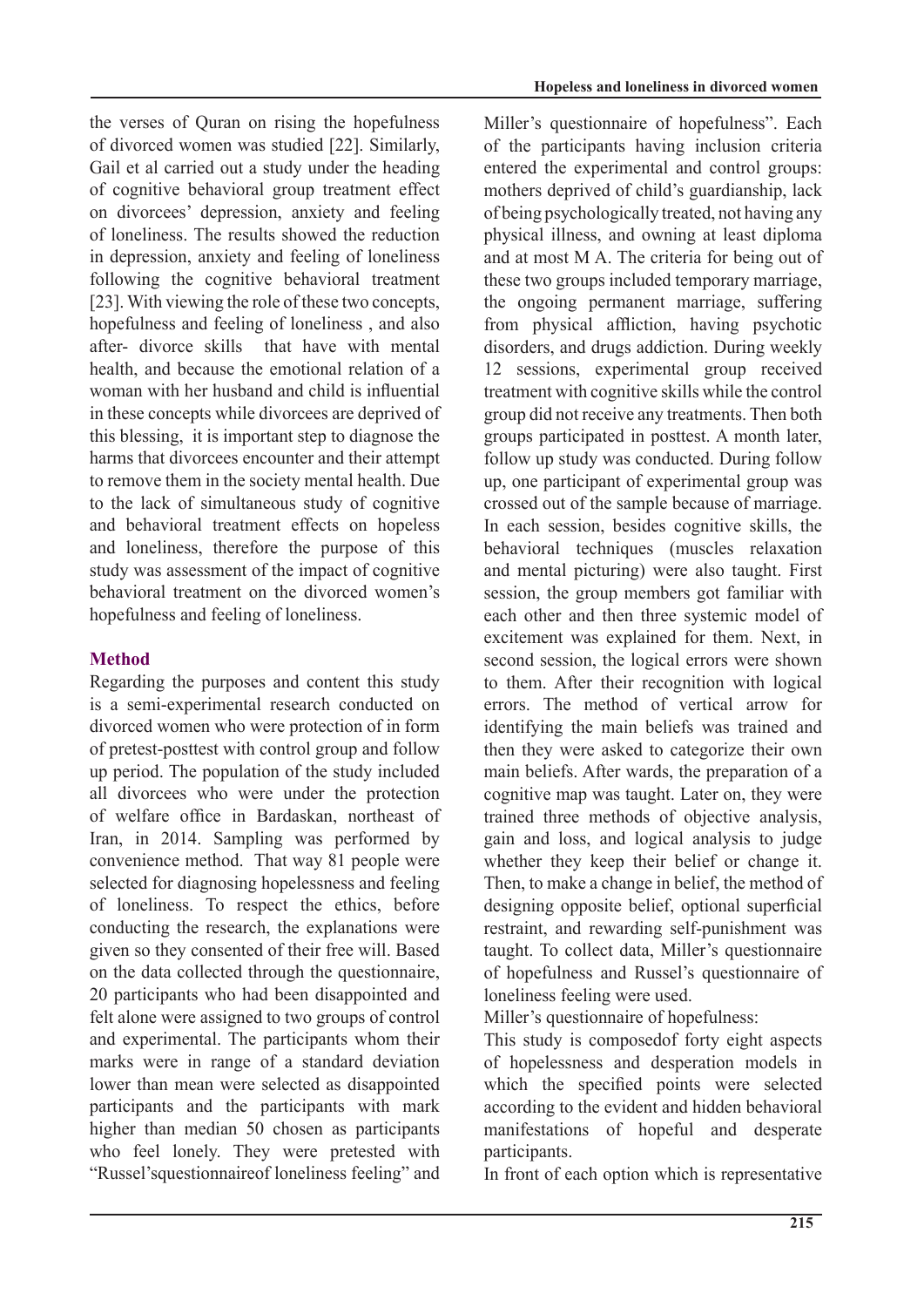of a behavioral symptom, there are the statements that are written as follow:

For detection of depression amount, terms such as strongly disagree, disagree, neutral, agree, and strongly agree were used that their marks were  $1, 2, 3, 4, 5$  respectively.

Each participant gets a mark by selecting one of the above options. Numerical value of each option is from  $\overline{1}$  to 5. Total marks obtained by each person is from 48 to 240 that 15 statements were marked conversely  $(11, 13, 16, 18, 25-38)$ In a study that was conducted by Ebadi, et al on divorcees, the reliability coefficients of Miller's hopefulness scale was reported using two methods of Cronbach Alpha and effective sizeequal to  $0.87$  and  $0.91$  and its validity was measured 0.64 demonstrating the questionnaire enjoys the needed validity  $[22]$ . In current study, the reliability coefficient of hopefulness scale was weighed with Cronbach Alpha0.86 which indicates the ideal reliability of the questionnaire. Russel's questionnaire of loneliness feeling:

The scale of loneliness feeling was made by Russel, Pila, and Katron [24]. Since in the main UCLA scale there was the probability of orientation, these experts decided to rebuild a new scale. To measure UCLA reliability, Russel, Pila, and Katron employed the same scale on  $237$  students  $(124 \text{ male and } 113)$ female). The reliability of this new scale was reported 0.94 with reexamination method and  $0.96$  with main scale. In a research on divorcees by Bahrami et al, the reliability coefficient of this questionnaire was measured 0.95 and 0.95 by Cronbach and Guttman Alpha and its validity was obtained  $0.65$  [24]. The reliability coefficient of loneliness scale in present research was gained 0.89.

For analyzing the data, SPSS-19 was used. The data were analyzed in two levels: descriptive and inferential. In descriptive statistics level, mean and standard deviation were employed and in inferential level,a multivariate covariance analysis was used to remove the effect of pretest from the posttest scores.

## **Results**

Each variable mean and standard deviation in pretest, posttest and follow-up stages have been presented in Table 1 in control and experimental groups separately.

**Table 1** Descriptive statistics of hopefulness and feeling of loneliness in the Pretest, posttest and follow up stages separately in *groups two*

|                       | N  | Index     |         | Hopefulness |           | Loneliness |          |           |
|-----------------------|----|-----------|---------|-------------|-----------|------------|----------|-----------|
|                       |    |           | Pretest | Posttest    | Follow up | Pretest    | Posttest | Follow up |
| Experimental<br>Group |    | Mean      | 127     | 147.30      | 142.88    | 59.10      | 48.60    | 49.22     |
|                       | 10 | <b>SD</b> | 13.96   | 13.21       | 9.68      | 7.59       | 8.22     | 8.74      |
| Control<br>Group      |    | Mean      | 123.40  | 126.30      | 124.10    | 60.20      | 61.40    | 59.90     |
|                       | 10 | <b>SD</b> | 12.64   | 14.89       | 13.20     | 4.61       | 5.68     | 4.20      |

As Table 1 indicates, the hopefulness scores of experimental group in posttest and follow up stages have increased in comparison with pretest, while the scores mean of pretest, posttest, and follow up in control groupwas little different from others. Experimental group loneliness

scores have also decreased in posttest stage and its impacts were kept in follow up stages.

Because of employing multivariate covariance analysis test for analyzing data, the assumption results of equality of variances (Leven's test) have been shown in Table 2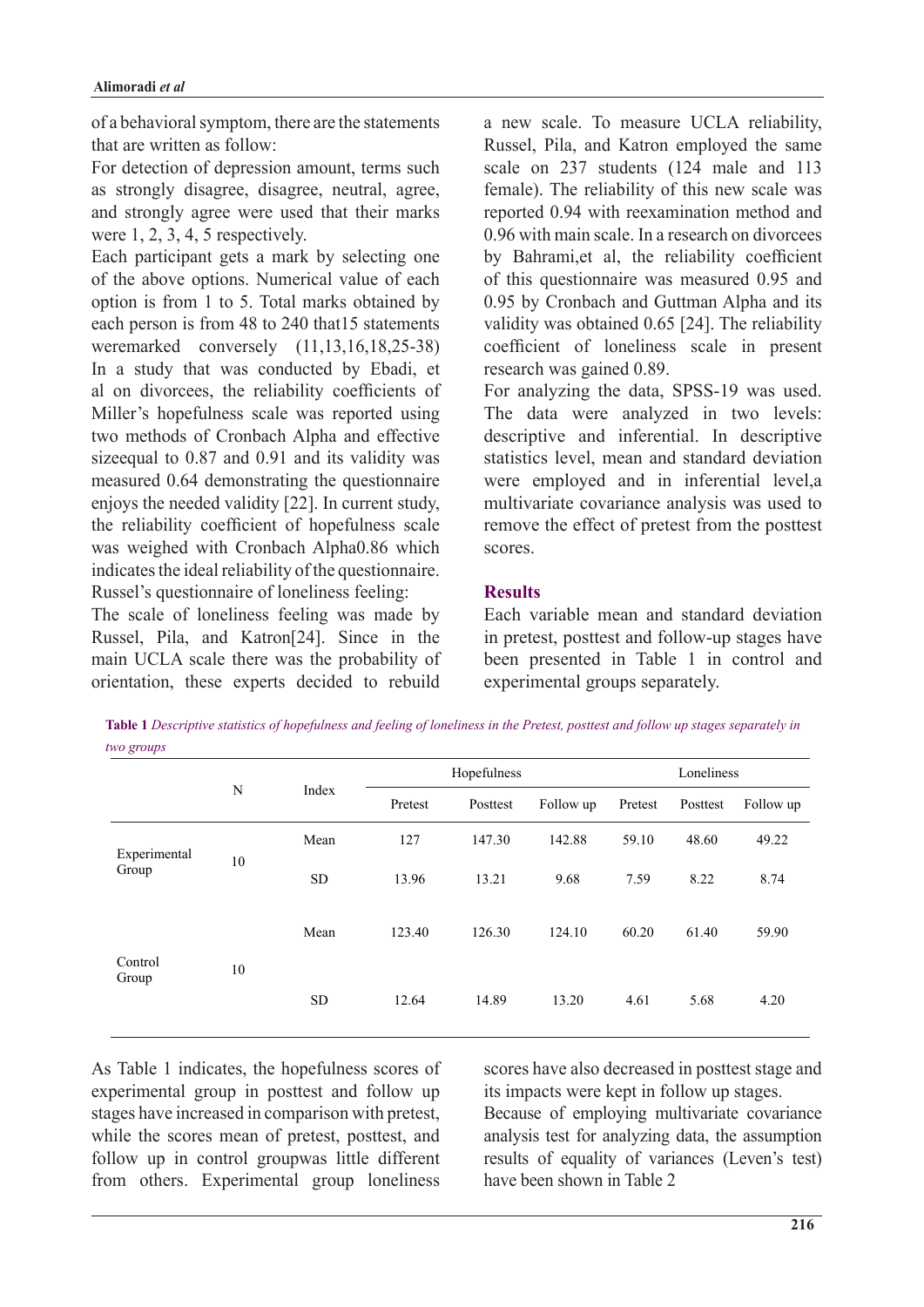|               | Stage     | F    | $df1^*$ | $df2^*$ | Significance |
|---------------|-----------|------|---------|---------|--------------|
|               | Posttest  | 0.51 |         | 18      | 0.48         |
| Hopefulness   | Follow up | 2.60 |         | 17      | 0.12         |
| Feeling       | Posttest  | 0.46 |         | 18      | 0.50         |
| of loneliness | Follow up | 1.83 |         | 17      | 0.19         |

*Table 2 Leven's test results for studying the assumption of variances similarity in two groups forposttest and follow up stages.* 

\*degree of freedom

As Table 2 shows the assumption of equality of variances is verified in two group for both stages. According to the data in Table  $3$ , all tests significance level ( $p$ <0.001) indicates that there is a significant differencebetweentwogroupsat least in one of the dependent variables (hopefulness and feeling of loneliness) and according to eta square; 61 percent of the observed

difference among the participants has related to the impact of dependent variable, namely the way of intervention. Besides, with regard to the statistical square 0.95 whichis higher than  $0.80$ , the sample size is acceptable for doing this research. The results of significant difference of each of the dependent variables are as follow

**Table 3** The results of multivariate covariance analysis on posttest scores by controlling pretest in hopefulness and loneli-<br>ness variables

| Test                  | Value | F     | df | Significance | Eta-square | Square |
|-----------------------|-------|-------|----|--------------|------------|--------|
| Pillai's effect       | 0.61  | 11.78 | 2  | 0.001        | 0.61       | 0.95   |
| Wilk's Lambda         | 0.38  | 11.78 | 2  | 0.001        | 0.61       | 0.95   |
| Hotelling's trace     | 1.57  | 11.78 | 2  | 0.001        | 0.61       | 0.95   |
| Roy's largest<br>root | 1.57  | 11.78 | 2  | 0.001        | 0.61       | 0.95   |

Table 4 Results of single variable covariance analysis for studying the effectiveness of behavioral-cognitive treatment on the amount of hopefulness and feeling of loneliness in two group for posttest stage

| Index                    | Sum of squares | df | Mean square | F     | Significance | Eta square |
|--------------------------|----------------|----|-------------|-------|--------------|------------|
| Hopefulness              | 1726.49        |    | 1726.49     | 12.49 | 0.003        | 0.43       |
| Feeling<br>of loneliness | 685.63         |    | 685.63      | 24.12 | 0.001        | 0.60       |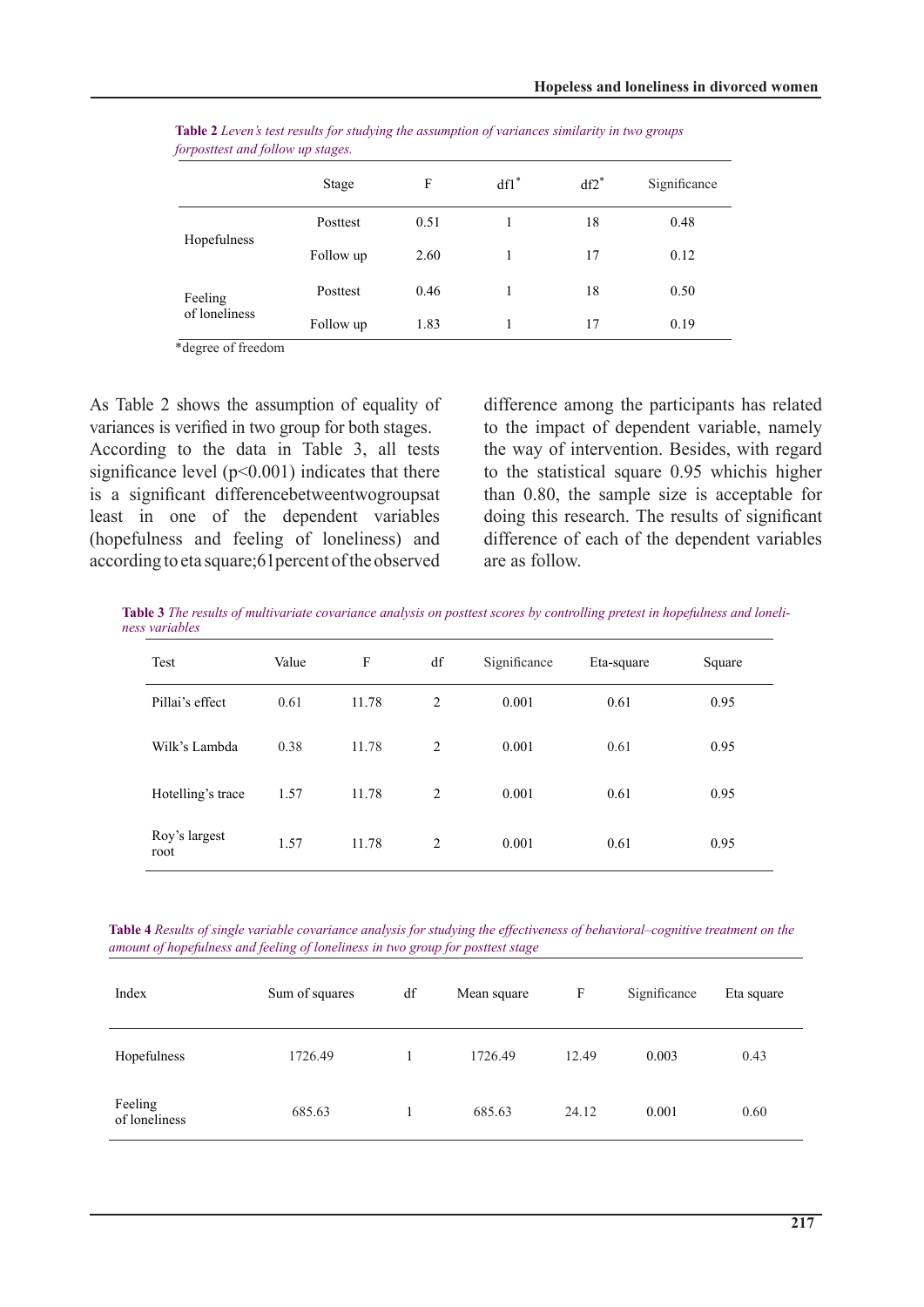Result in Table 4 showed significant difference between hopefulness and feeling of loneliness in experimental and control groups. That is, 43 percent of the change in the participants' hopefulness was due to the independent variable. Hence, one can say that the group behavioralcognitive treatment increases the divorcees' hopefulness. Also 60 percent of the loneliness change is caused by the dependent variable, therefore we can say that the behavioralcognitive group treatment makes a reduction in divorcees' feeling of loneliness.

*Table 5 Results of single variable covariance analysis to study the effect of behavioral–cognitive treatment on the amount of hopefulness and loneliness in two group for follow-up stage* 

| Index                    | Sum of squares | df | Mean<br>square | F    | Significance | Ea square |
|--------------------------|----------------|----|----------------|------|--------------|-----------|
| Hopefulness              | 1046.09        |    | 1046.09        | 7.30 | 0.01         | 0.32      |
| Feeling<br>of loneliness | 286.08         |    | 286.08         | 7.73 | 0.01         | 0.34      |

As Table 5 shows, the results of covariance analysis with controlling pretest, revealed that the intervening effect in one month follow up has been continued. In other words, the behavioral–cognitive group treatment has raised hopefulness and reduced loneliness in experimental compared with control group in follow up stages

#### **Discussion**

The findings indicate that the behavioralcognitive group treatment has had a significant effect on reducing divorcees' loneliness and raising their hopefulness in posttest and follow up stages.

The first finding of this study showed the effect of behavioral–cognitive group treatment on increasing divorcees' hopefulness. According to the results of covariance analysis, the mean difference of experimental and control groups during posttest and follow up was significant in hopefulness component. Such finding is in parallel withPedram et al  $[25]$ , Alavi et al  $[26]$ , Roohani, et al [27], Kiyani, et al [28], Holser, et al [29], and Handli, et al 's [30]. Because of the interrelated context of this treatment plan, the obtained results cannot be conceived as the consequence of one special component. Divorcees' illogical thinking causes the problem solving thought to decrease and their psychological problems like disappointment to raise [31]. As we know the disappointed people

are not able to think about the appropriate ways for change since they lack the required cognitive resources. Consequently, a cognitive treatment focusing on detecting and making a change in negative and inappropriate thoughts can increase hope  $[32]$ . So one of the effectiveness reasons of the current study deals with the cognitive assignments such as revealing the illogical thoughts and beliefs and attempt in changing these beliefs. Based on three systemic models when a cognitive part  $(iillogical thinking) changes, in consequence,$ the emotional part (disappointment) also .changes

From the aforementioned, it can be concluded that since the focus in cognitive treatment is on people's responsibility, they themselves are responsible for learning skills and utilizing the outcomes in their own life, and because hope belongs to man himself and person gains hope by deciding to have it, he simply decides not to become broken down with anything out of his own being. In case of undesirability, he will accept the responsibility of changing his own life and despite the relevant dangers he will do it; so this leads to raise in hope  $[33]$ .

Moreover, the study demonstrated the influence of behavioral–cognitive method on decreasing the divorcees' feeling of loneliness. In other words, the results show that the difference between two groups is significant during pretest, posttest, and follow up and such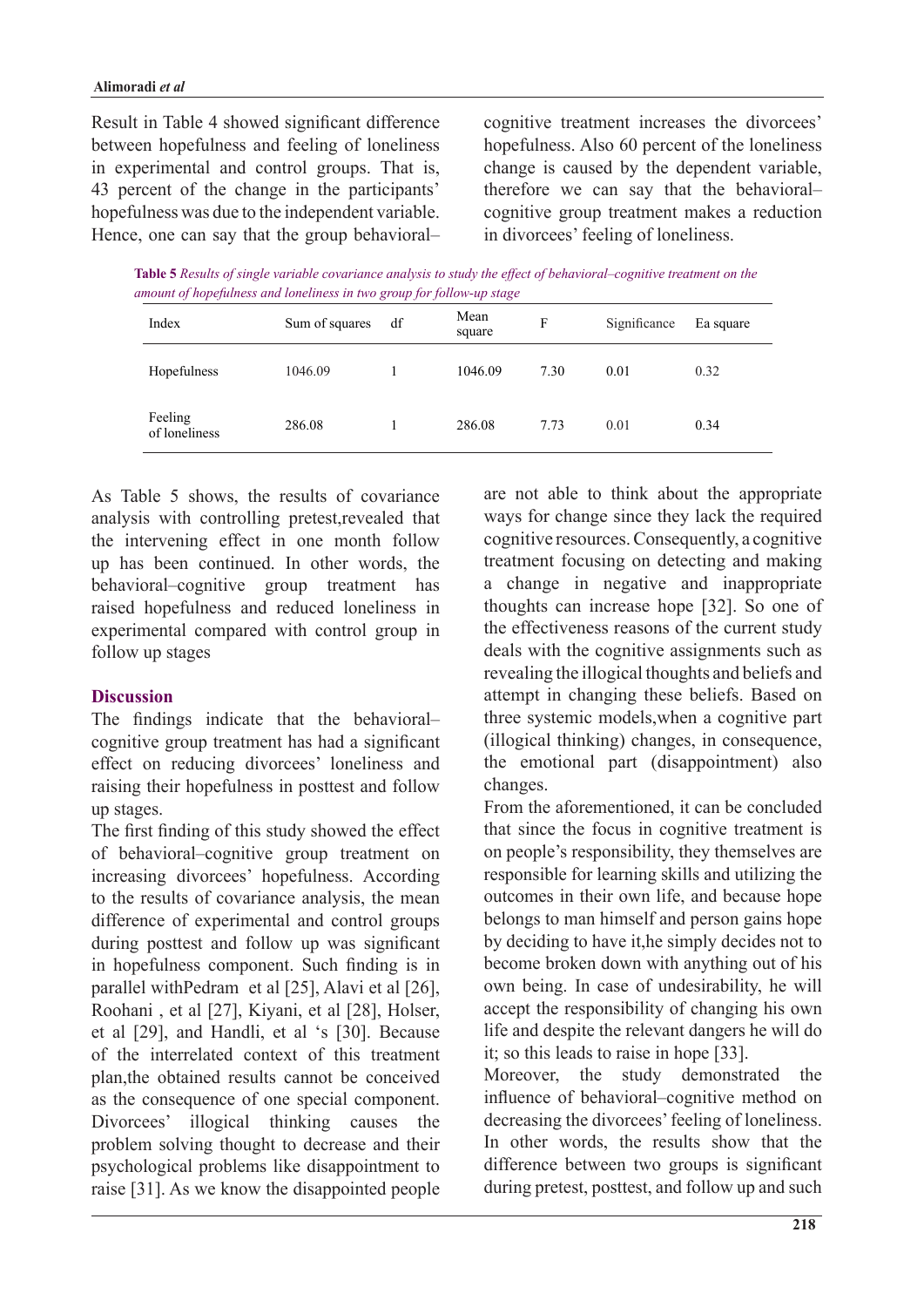findings are in parallel with Haps, et al  $[34]$ , Mirton&Huran [35], Gailet al [23], and Bahrami et al  $[24]$ . That is, the thoughts people have during social interaction are very important. Feeling of loneliness which people may suffer after divorce is not necessarily because of lacking social relations; rather it is through the people's impression resulting from these deficiencies [36]; therefore, the cognitive treatment, through change in people's understandings and beliefs can be regarded as an effective treatment to reduce feeling of loneliness.

Although understanding is a valuable aim, it does not guarantee the change in behavior. Thus, using behavioral techniques like relaxation and mental picturing next to cognitive methods are one of the significant causes of change [37]. Since muscle relaxation provides mental imagining and it consequently increases people's power of mind and body, they believethat can cope with unpleasant events and this belief itselfhas a key role in raising people's hopefulness [38].

Another main strategy of this treatment method is its performance among a patients group. Regarding the possibility of exchanging feelings and learning new behaviors in group for subjects, its effectiveness increases compared with personal treatments particularly for problems that relate to the person's relations with others [39]. In other words, the cohesion of group treatments contributes to the reduction of loneliness. In group, people feel they are understood by other members and that they are important. Group relations are outset for close friendships and support that the people receive from the other members and also the comfort and security that they obtain in group are very influential in dropping their symptoms. On the other hand, people in group can manage their own relations better and gain quiet and hope to be able to directly encounter their difficulties because in group they notice that others suffer from the same problem as they do too  $[40]$ .

#### **Conclusion**

From the present research findings it is concluded that the behavioral-cognitive group treatment is an effective way to increase divorcees' hopefulness and decrease their feeling of loneliness. With consideration of the obtained findings, it is recommended to carry out such study on people being under the protection of other organization like Relief Committee so that probability to generalize the results is made with more certainty. Moreover, to remove the limitation in generalizing we can choose a bigger sample and increase the research accuracy and validity. The current study is only performed on divorced women and its results cannot be assigned to men.

#### **Acknowledgements**

The authors would like to thank the head of the Welfare Office in Bardaskan and all dears who participate and help us in the performance of this study.

## **Contribution**

Study design: SA, PR Data collectionAnd analysis:SA, PR, PS Manuscript preparation: SS, PS

#### **Conflict of Interest**

"The authors declare that they have no competing interests".

#### **Funding**

The author  $(s)$  received no financial support for the research, authorship and/or publication of this article

#### **References**

1- Bastani S, Golzari M, Rowshani Sh. Emotional divorce and strategies to face it. Journal of Family Research2011; 7(2): 241-57.

2- Riahi ME, Alivardinia A, Bahramikakavand S. Sociallogical analysis of trend in divorce (case study Kermanshah city). Journal of Women in Developmevt & Politcs2007; 5(3): 10-140.

3- Hamamci Z. Dysfunctional relationship belifes in marital conflict. J Ration Emot Cogn Beha Ther2005;  $23(3): 245-61.$ 

4- Abedinia N, Bolhari J, Ramezanzade F, Naghizadeh MM. Comparison of predisposing and effective factors on divorce application between men and women. J Family Reprod Health 2012; 6(2): 65-72.

5- Krietsch K. Divorce-related psychological adjustment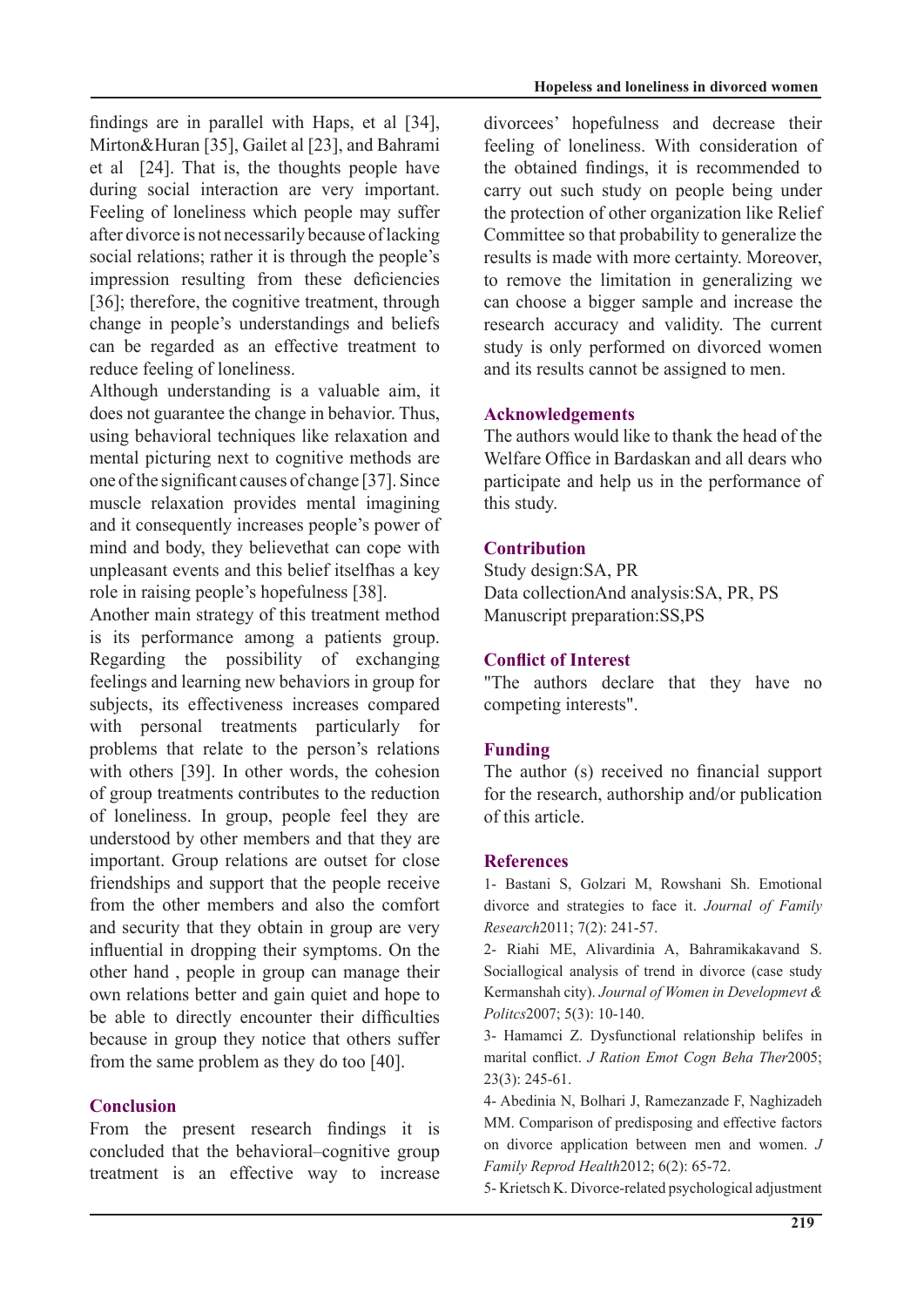moderates the association between sleep and systolic blood pressure over 90 day in women. The University of  $Arizona$ . In press.

6- Amato PR, Booth A. The legacy of parents' marital discord: consequences for children's marital quality. J Perssocpsychol<sup>2001</sup>; 62: 1269-87.

7- Braver SL, Shpiro JR, Goodman M. The consequences of divorce for parents. In: Fin MA, Harvey JH. Handbook of divorce and relationship dissolution. New Jersey: Lawrence elbaum; 2006.

8- Amato PR. The impact of family formation change on the cognitive, social, and emotional well-being of the next generation. Future Child 2005; 15(2): 75-96.

9- Ambert AM. Divorce: facts, causes  $\&$  consequences. 3ed. Canada: Vanier institute of the family; York University; 2009.

10-Kakhki S, Shahosseini S, Zarghi A. Design, synthesis and cytotoxicity evaluation of new 2-Aryl-5, 6-Dihydropyrrolo  $[2,1-a]$  isoquinoline derivatives as topoisomerase inhibitors. Iran J Cancer Prev 2011; 4(2): 71-7.

11- Alizadeh Aghdam MB. A study of hope in the future among students and its affecting factors. Journal of Applied Sociology 2013; 48(4): 47-50.

12- Masi CM, Chen HY, Hawkley LC, Cacioppo JT, A *meta-analysis of interventions to reduce loneliness. Pers* Soc Psychol Rev2011; 15(3): 219-66.

13- Hole K. Loneliness compendium: examples from research and practice. York: Joseph rowntree foundation; 2011. PP: 5.

14- Koochaki G, Hojjati H ,Sanagoo A. The relationship between loneliness and life satisfaction of the elderly in Gorganand Gonbad cities. Journal of Research Development in Nursing & Midwifery 2012; 1(9): 61-8.

15- Omrani S, Mirzaeian B, Aghabagheri H, Hassanzadeh behavioral therapy  $(CBT)$  as group method on the basis of R, Abedini M. Investigating effectuality of cognitivehope rate in patient suffering from multiple sclerosis  $(M.S)$ . Journal of Mazandaran University Medical Science2012;  $22(93): 58-65.$ 

16- Wenzel A, Brown GK, Karlin BE. Cognitive behavioral therapy for depression in veterans and military service members. Washington, DC: U.S. Depatment of veterans affairs; 2011.

17-Young, KS. Treatment outcome with internet addicate. Cyberpsychol Behav 2007; 10(5): 671-9.

18- Hamid N, Bshlydh K, Eidi Bayegi M, Dehghanizadeh Z. The efficacy of psychotherapy cognitive behavior religion center on depression divorce women. Journal of Family Counseling and Psychotherapy 2011; 1(1): 64-54. 19- Ebadi N, Sudan M, Hussianpur M, Faghihi AN.

Positive aspect of teaching affectiveness emphasis on divorce verses the increase in life expectancy in Ahwaz. New Finding Psychology 2009: 4(10): 71-84.

20- Gale J, Mowery RL, Herrman MS, Hollett NT. Investigation of efficacy of cognitive behavior therapy  $(CBT)$  among divorce women with depression, anxiety and loneliness symptoms. Archive of Neuro Psychiatry2011; 48(1): 66-70

21- Gaal M, Boorg V, Gaal J. Qualitative and quantitative research methods in education and psychology. Tehran: Samt; 2012.

22- Bahrami F, Sudan M, Mehrabi Honarmand M. Efficacy of Geshtalt therapy on self-esteem, depression, *loneliness in divorced women. Social Study Psychology* of Women 2010; 8(1): 129-145.

23- Pedram M, Mohammadi M, Naziryy G, Aeinparast N. Effectiveness of cognitive-behavioral group therapy on the treatment of anxiety disordrr, depression and creating hope in women with breast cancer. Journal Sociology of Women 2010; 4(1): 61-75.

24- Alavi A ,Sharifi, B ,Ghanizadeh, A, Dehbozorgi G. Effectiveness of cognitive-behavioral therapy in Decreasing suicidal ideation and hopelessness of the adolescents with previous suicidal attempts. *Iran J* Pediatr2013; 23(4): 467-72.

25- Rohani M, Rajai AL, Kimiaee SA, Malekzadeh behavior religious training on feeling of hopelessness. J, Behnam Vashani HR. Effectiveness of cognitiveworthlessness and dissatisfaction on nurses' life. Journal of Health Promotion Management 2013; 2(3): 45-55.

26- Kiani J, Pakizeh A, Ostovar A, Namazi S. Effectiveness of cognitive-behavior therapy (CBT) in increasing self-steem  $\&$  decreasing the hopelessness of b-Thalassemic Adolescents. Iran South Medical Journal<sup>2011</sup>; 13(4): 241-525.

27- Helcer J, Santorelli G, Chio J. Cognitive-behavioral therapy to combat hopelessness and low self-efficacy in alzhemer's disease. Alzheimer Dement2012; 8(4): 325-76.

28- Handley T, Kay-lambkin FJ, Baker AL, et al. Incidental treatment effects of CBT on suicidal ideation and hopelessness. *J Affect Disord* 2013; 151(1): 275-83. 29- Aghamohammdian Shrbaf HR, Jome Asadabad M. Comparison of divorce women and non-divorced irrational thought in Mashhad. Culture of Khorasan2004;  $3(10): 113-20.$ 

30- Kuyken W. Cognitive therapy outcome: the effects of hopelessness in a naturalistic outcome study. Behav Res Ther 2004; 42(6): 631-46.